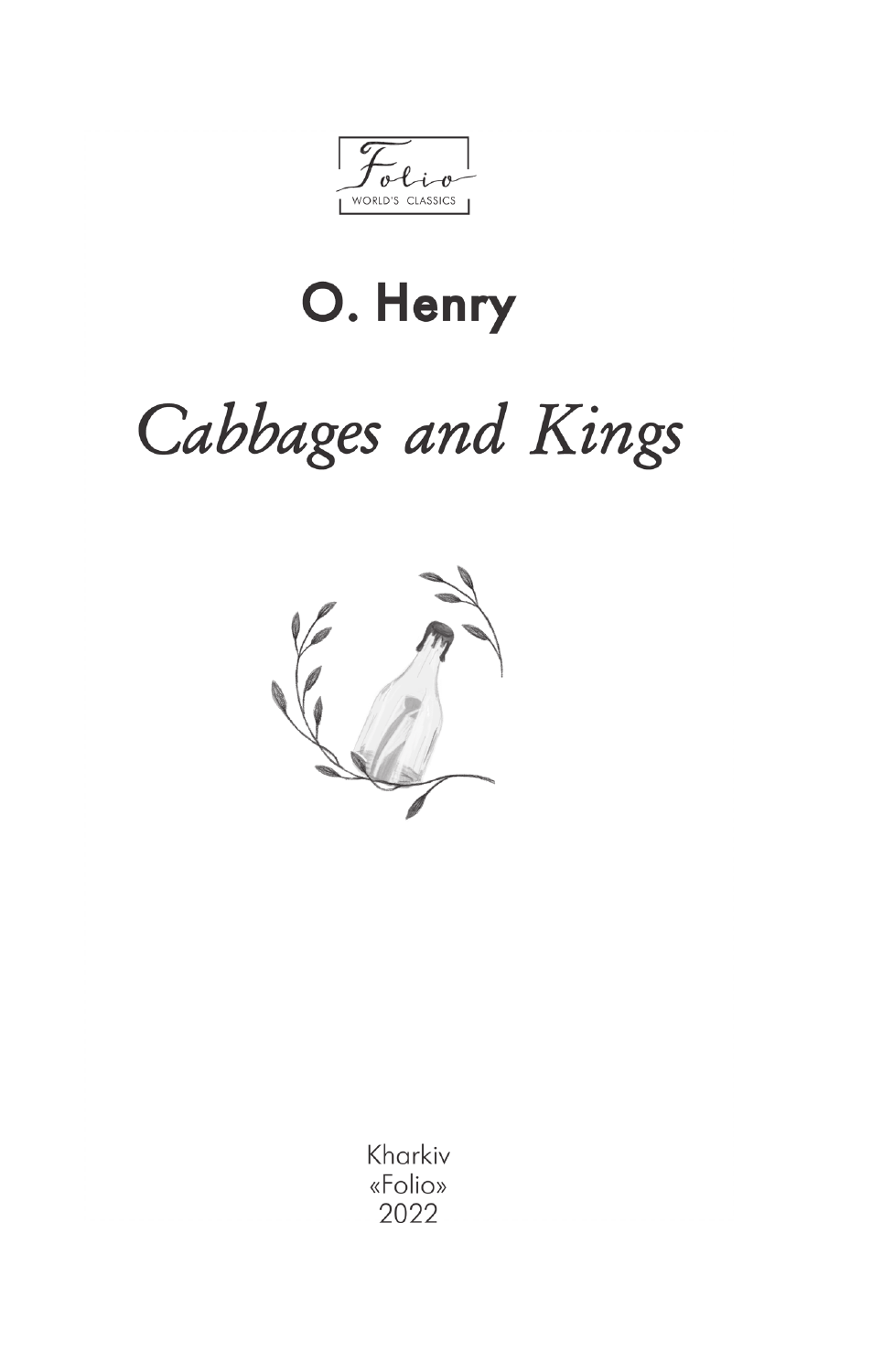## The Proem By the Carpenter

I hey will tell you in Anchuria, that President Miraflores, of that volatile republic, died by his own hand in the coast town of Coralio; that he had reached thus far in flight from the inconveniences of an imminent revolution; and that one hundred thousand dollars, government funds, which he carried with him in an American leather valise as a souvenir of his tempestuous administration, was never afterward recovered.

For a real, a boy will show you his grave. It is back of the town near a little bridge that spans a mangrove swamp. A plain slab of wood stands at its head. Some one has burned upon the headstone with a hot iron this inscription:

> RAMON ANGEL DE LAS CRUZES Y MIRAFLORES PRESIDENTE DE LA REPUBLICA DE ANCHURIA QUE SEA SU JUEZ DIOS

It is characteristic of this buoyant people that they pursue no man beyond the grave. "Let God be his judge!"—Even with the hundred thousand unfound, though greatly coveted, the hue and cry went no further than that.

To the stranger or the guest the people of Coralio will relate the story of the tragic end of their former president; how he strove to escape from the country with the public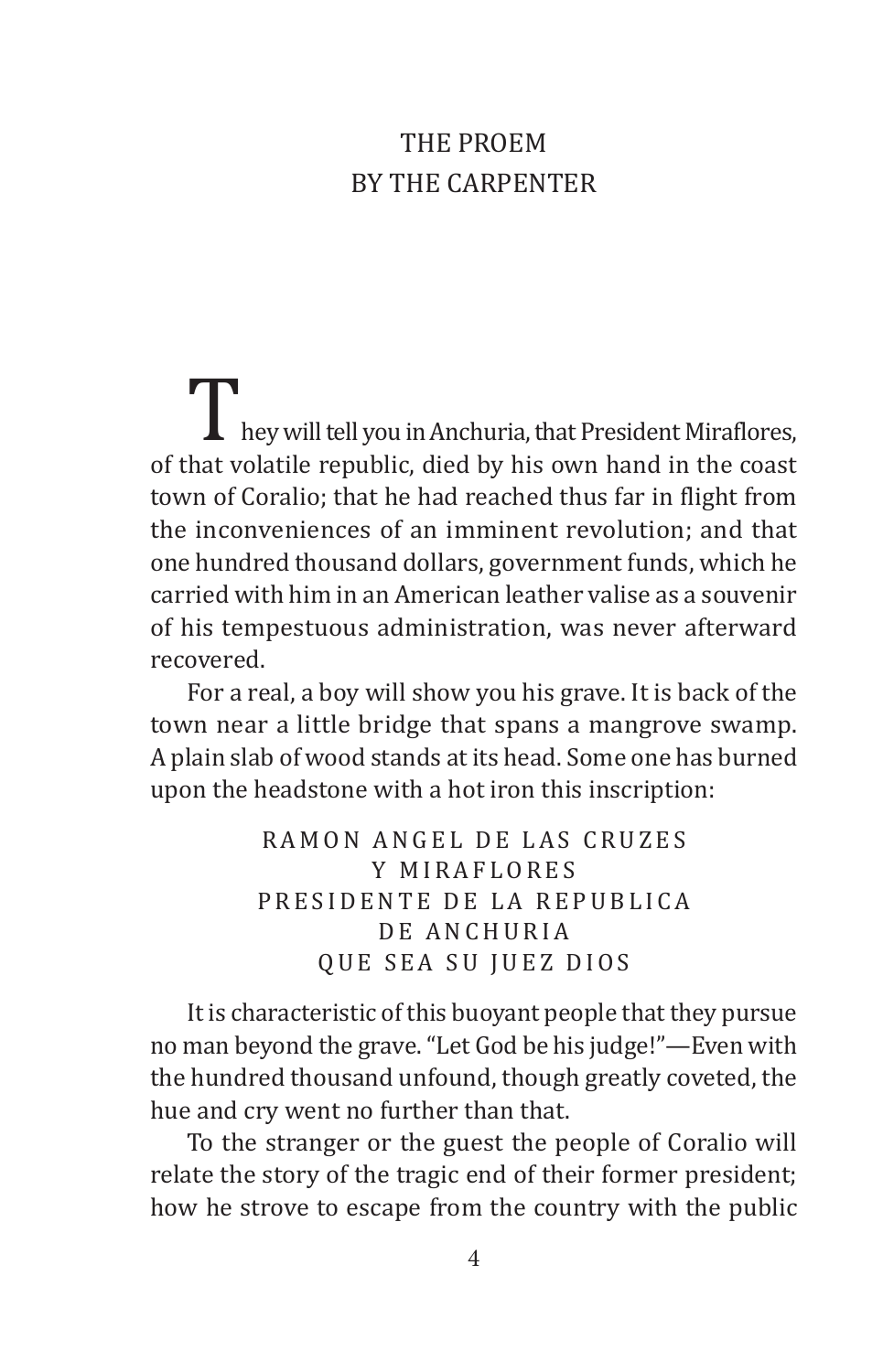funds and also with Doña Isabel Guilbert, the young American opera singer; and how, being apprehended by members of the opposing political party in Coralio, he shot himself through the head rather than give up the funds, and, in consequence, the Señorita Guilbert. They will relate further that Doña Isabel, her adventurous bark of fortune shoaled by the simultaneous loss of her distinguished admirer and the souvenir hundred thousand, dropped anchor on this stagnant coast, awaiting a rising tide.

They say, in Coralio, that she found a prompt and prosperous tide in the form of Frank Goodwin, an American resident of the town, an investor who had grown wealthy by dealing in the products of the country—a banana king, a rubber prince, a sarsaparilla, indigo, and mahogany baron. The Señorita Guilbert, you will be told, married Señor Goodwin one month after the president's death, thus, in the very moment when Fortune had ceased to smile, wresting from her a gift greater than the prize withdrawn.

Of the American, Don Frank Goodwin, and of his wife the natives have nothing but good to say. Don Frank has lived among them for years, and has compelled their respect. His lady is easily queen of what social life the sober coast affords. The wife of the governor of the district, herself, who was of the proud Castilian family of Monteleon y Dolorosa de los Santos y Mendez, feels honoured to unfold her napkin with olive-hued, ringed hands at the table of Señora Goodwin. Were you to refer (with your northern prejudices) to the vivacious past of Mrs. Goodwin when her audacious and gleeful abandon in light opera captured the mature president's fancy, or to her share in that statesman's downfall and malfeasance, the Latin shrug of the shoulder would be your only answer and rebuttal. What prejudices there were in Coralio concerning Señora Goodwin seemed now to be in her favour, whatever they had been in the past.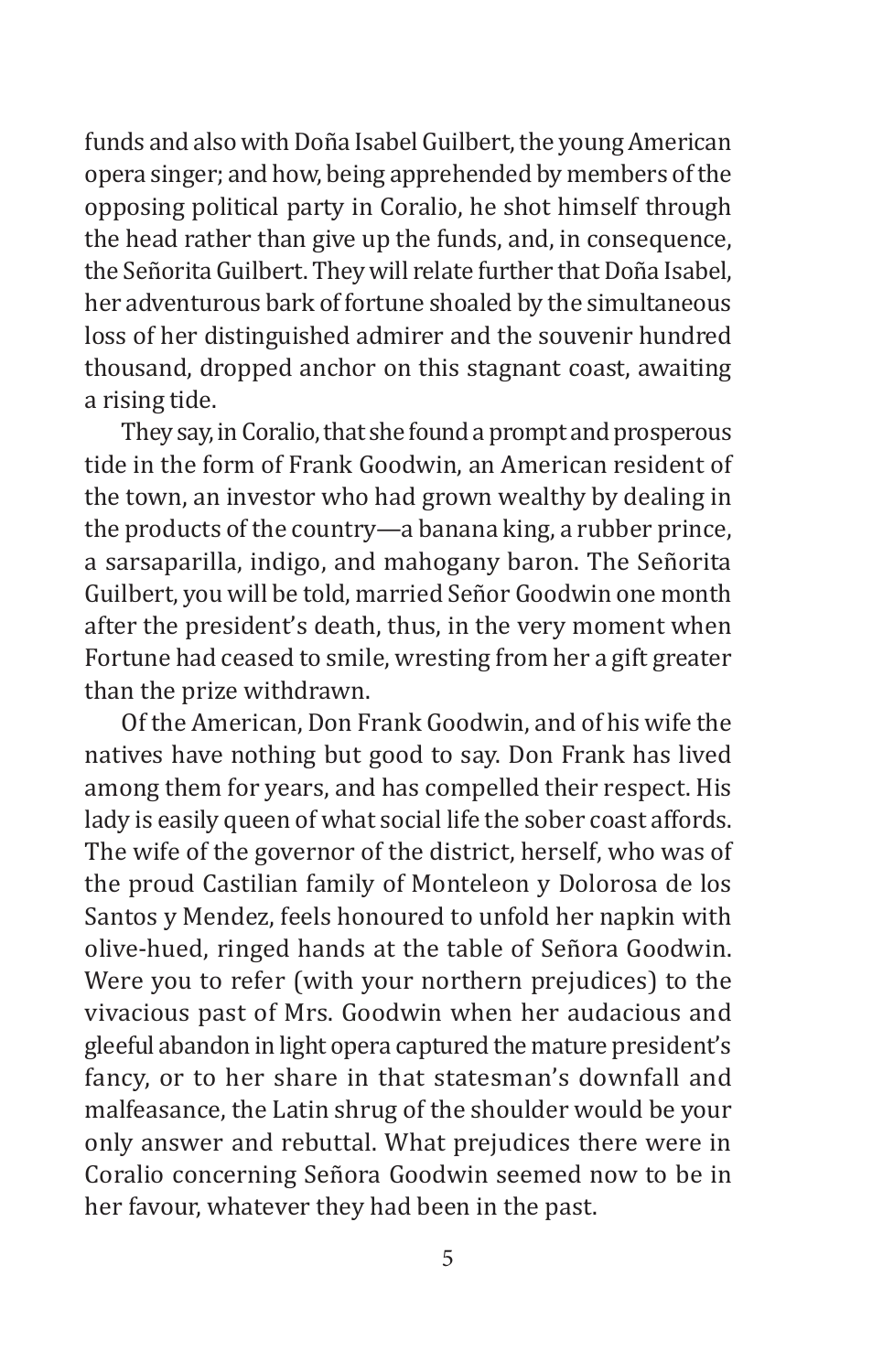### I "Fox-in-the-Morning"

 $\Box$  oralio reclined, in the midday heat, like some vacuous beauty lounging in a guarded harem. The town lay at the sea's edge on a strip of alluvial coast. It was set like a little pearl in an emerald band. Behind it, and seeming almost to topple, imminent, above it, rose the sea-following range of the Cordilleras. In front the sea was spread, a smiling jailer, but even more incorruptible than the frowning mountains. The waves swished along the smooth beach; the parrots screamed in the orange and ceiba trees; the palms waved their limber fronds foolishly like an awkward chorus at the prima donna's cue to enter.

Suddenly the town was full of excitement. A native boy dashed down a grass-grown street, shrieking: "Busca el Señor Goodwin. Ha venido un telégrafo por él!"

The word passed quickly. Telegrams do not often come to anyone in Coralio. The cry for Señor Goodwin was taken up by a dozen officious voices. The main street running parallel to the beach became populated with those who desired to expedite the delivery of the dispatch. Knots of women with complexions varying from palest olive to deepest brown gathered at street corners and plaintively carolled: "Un telégrafo por Señor Goodwin!" The comandante, Don Señor el Coronel Encarnación Rios, who was loyal to the Ins and suspected Goodwin's devotion to the Outs, hissed: "Aha!" and wrote in his secret memorandum book the accusive fact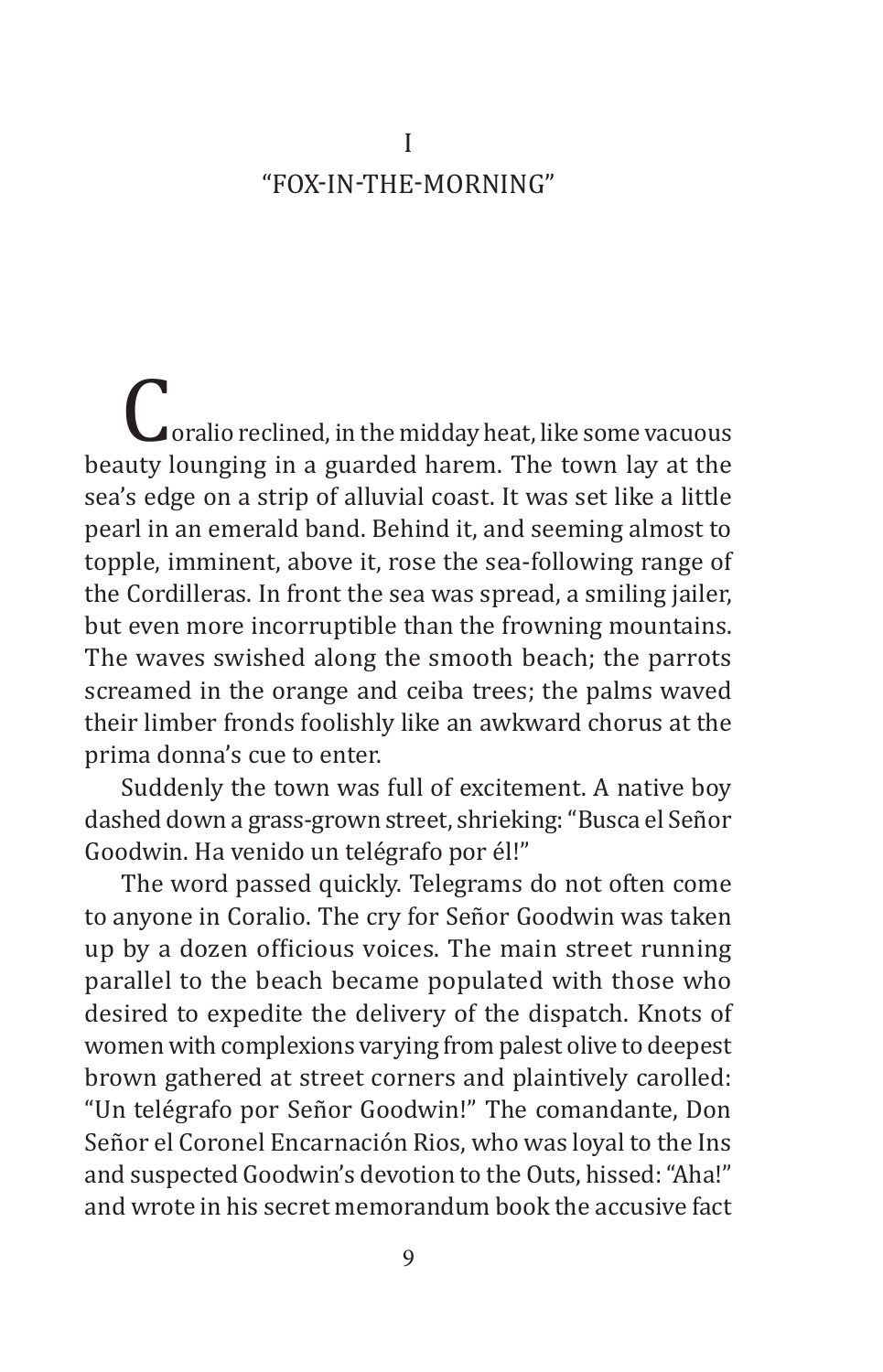that Señor Goodwin had on that momentous date received a telegram.

In the midst of the hullabaloo a man stepped to the door of a small wooden building and looked out. Above the door was a sign that read "Keogh and Clancy"—a nomenclature that seemed not to be indigenous to that tropical soil. The man in the door was Billy Keogh, scout of fortune and progress and latter-day rover of the Spanish Main. Tintypes and photographs were the weapons with which Keogh and Clancy were at that time assailing the hopeless shores. Outside the shop were set two large frames filled with specimens of their art and skill.

Keogh leaned in the doorway, his bold and humorous countenance wearing a look of interest at the unusual influx of life and sound into the street. When the meaning of the disturbance became clear to him he placed a hand beside his mouth and shouted: "Hey! Frank!" in such a robustious voice that the feeble clamour of the natives was drowned and silenced.

Fifty yards away, on the seaward side of the street, stood the abode of the consul for the United States. Out from the door of this building tumbled Goodwin at the call. He had been smoking with Willard Geddie, the consul, on the back porch of the consulate, which was conceded to be the coolest spot in Coralio.

"Hurry up," shouted Keogh. "There's a riot in town on account of a telegram that's come for you. You want to be careful about these things, my boy. It won't do to trifle with the feelings of the public this way. You'll be getting a pink note some day with violet scent on it; and then the country'll be steeped in the throes of a revolution."

Goodwin had strolled up the street and met the boy with the message. The ox-eyed women gazed at him with shy admiration, for his type drew them. He was big, blonde, and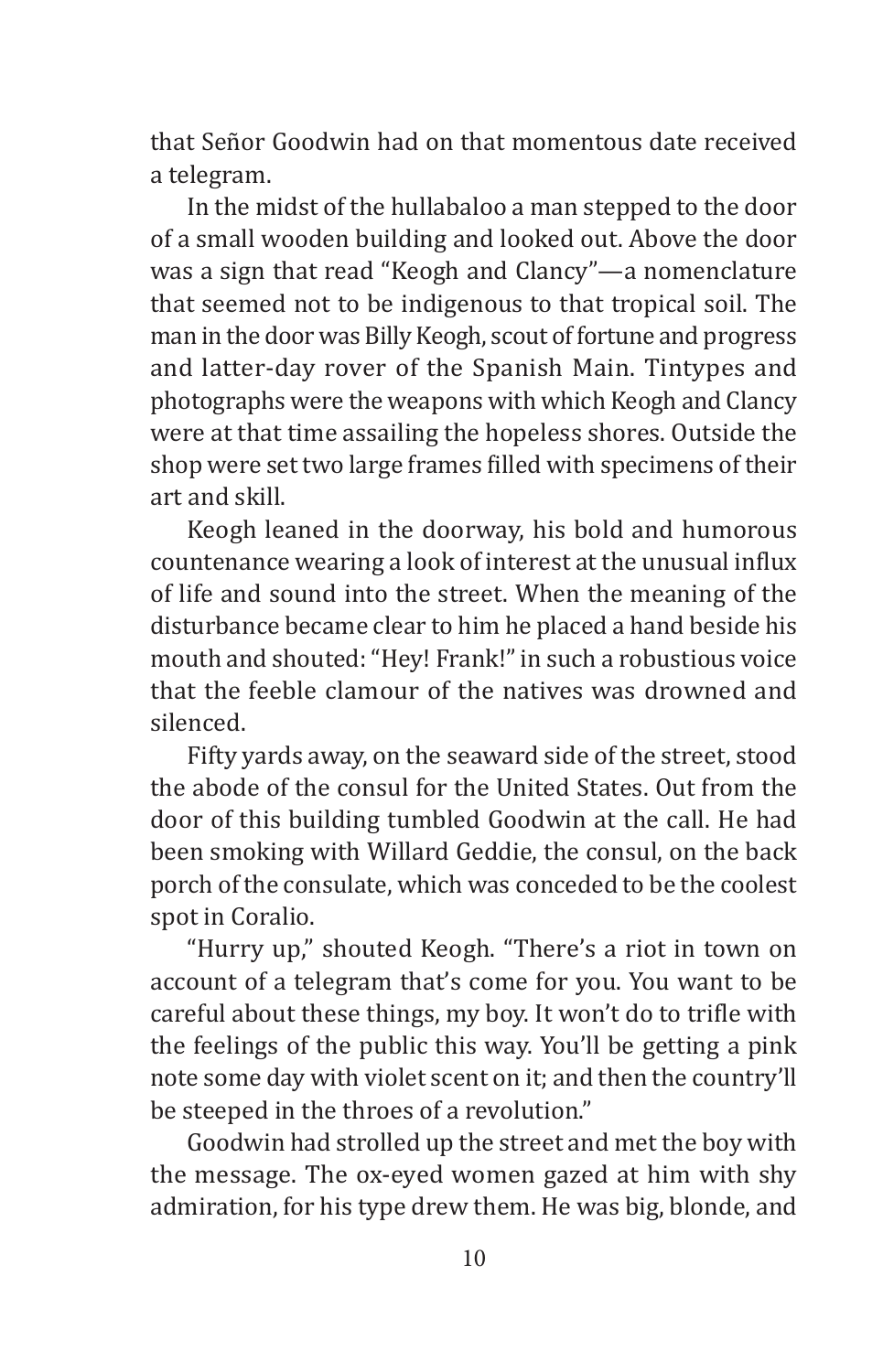jauntily dressed in white linen, with buckskin zapatos. His manner was courtly, with a sort of kindly truculence in it, tempered by a merciful eye. When the telegram had been delivered, and the bearer of it dismissed with a gratuity, the relieved populace returned to the contiguities of shade from which curiosity had drawn it—the women to their baking in the mud ovens under the orange trees, or to the interminable combing of their long, straight hair; the men to their cigarettes and gossip in the cantinas.

Goodwin sat on Keogh's doorstep, and read his telegram. It was from Bob Englehart, an American, who lived in San Mateo, the capital city of Anchuria, eighty miles in the interior. Englehart was a gold miner, an ardent revolutionist and "good people." That he was a man of resource and imagination was proven by the telegram he had sent. It had been his task to send a confidential message to his friend in Coralio. This could not have been accomplished in either Spanish or English, for the eye politic in Anchuria was an active one. The Ins and the Outs were perpetually on their guard. But Englehart was a diplomatist. There existed but one code upon which he might make requisition with promise of safety—the great and potent code of Slang. So, here is the message that slipped, unconstrued, through the fingers of curious officials, and came to the eye of Goodwin:

His Nibs skedaddled yesterday per jackrabbit line with all the coin in the kitty and the bundle of muslin he's spoony about. The boodle is six figures short. Our crowd in good shape, but we need the spondulicks. You collar it. The main guy and the dry goods are headed for the briny. You know what to do.

*Bob.*

This screed, remarkable as it was, had no mystery for Goodwin. He was the most successful of the small advance-